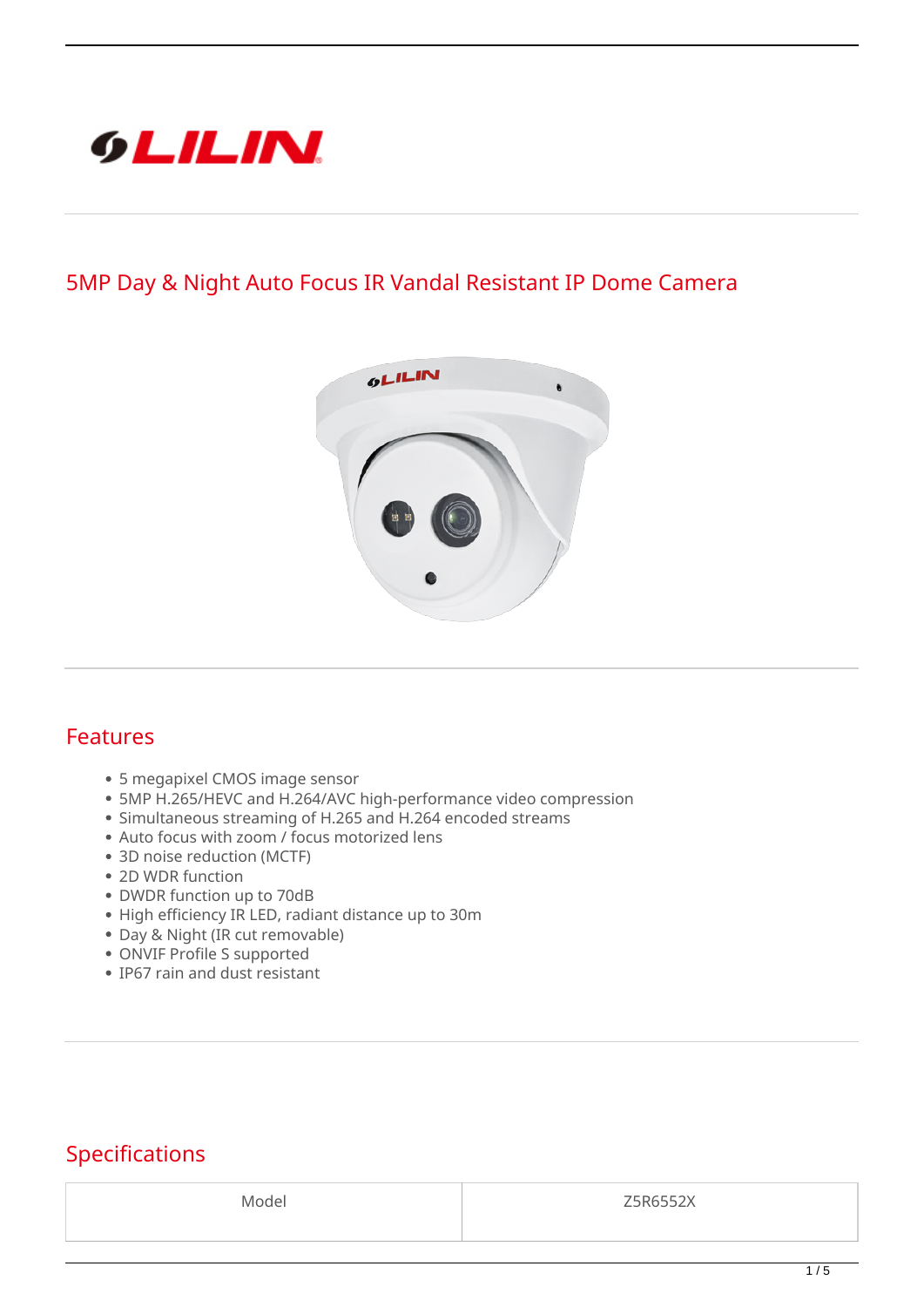| Min. illumination/Low Light Mode (Colour) | Color: 0.05 Lux at F1.6 ; B/W: 0.007 Lux at F1.6 ; 0 Lux                 |
|-------------------------------------------|--------------------------------------------------------------------------|
|                                           | with IR LED ON                                                           |
| <b>Starting Temperature</b>               | $-10^{\circ}$ C – +50°C (14°F – 122°F)                                   |
| Operating temperature                     | $-30^{\circ}$ C – +50 $^{\circ}$ C (-22 $^{\circ}$ F – 122 $^{\circ}$ F) |
| Storage temperature                       | $-25^{\circ}$ C – +60 $^{\circ}$ C (-13 $^{\circ}$ F – 140 $^{\circ}$ F) |
| Operating humidity                        | $0\%$ ~ 90% RH                                                           |
| Power Supply                              | DC12V ±10% / PoE (IEEE 802.3af compliant)                                |
| <b>Power Consumption</b>                  | DC12V, 7.4W / PoE, 10.0W                                                 |
| Lens                                      | 2.8 - 8 mm (zoom / focus motorized)                                      |
| Iris                                      | F1.6                                                                     |
| Iris Control                              | <b>Fixed IRIS</b>                                                        |
| Angle of View                             | 90.6° (W) - 53.3° (T) (H) 66.8° (W) - 39.8° (T) (V) 114.3°               |
|                                           | $(W) - 66.4^{\circ}$ (T) (D)                                             |
| Peak wavelength                           | 850nm                                                                    |
| <b>Beam Spread</b>                        | 30°, 50°                                                                 |
| Max IR distance                           | 30M                                                                      |
| Pick Up Element                           | 1/2.7" CMOS image sensor                                                 |
| Effective pixels                          | 2608(H) X 1960(V) = 5,499,760 (Pixels)                                   |
| Light sensor                              | Yes                                                                      |
| $\mathsf{CE}$                             | Yes, EMI CLASS A                                                         |
| FCC                                       | Yes, EMI CLASS A                                                         |
| IP Rating                                 | <b>IP67</b>                                                              |
| Vandal Resistant Rating / IK Rating       | IK10                                                                     |
| CPU                                       | Intel® Core™ i7 or higher grade                                          |
| <b>OS</b>                                 | Windows 7 or above                                                       |
| <b>RAM</b>                                | 8GB or more, Dedicated Graphics Card                                     |
| Web browser                               | Microsoft® Internet Explorer® 9 or above                                 |
| Dimensions                                | $Ø115 \times 91$ mm                                                      |
| Weight                                    | 435g                                                                     |
| <b>Casing Material</b>                    | Aluminum alloy                                                           |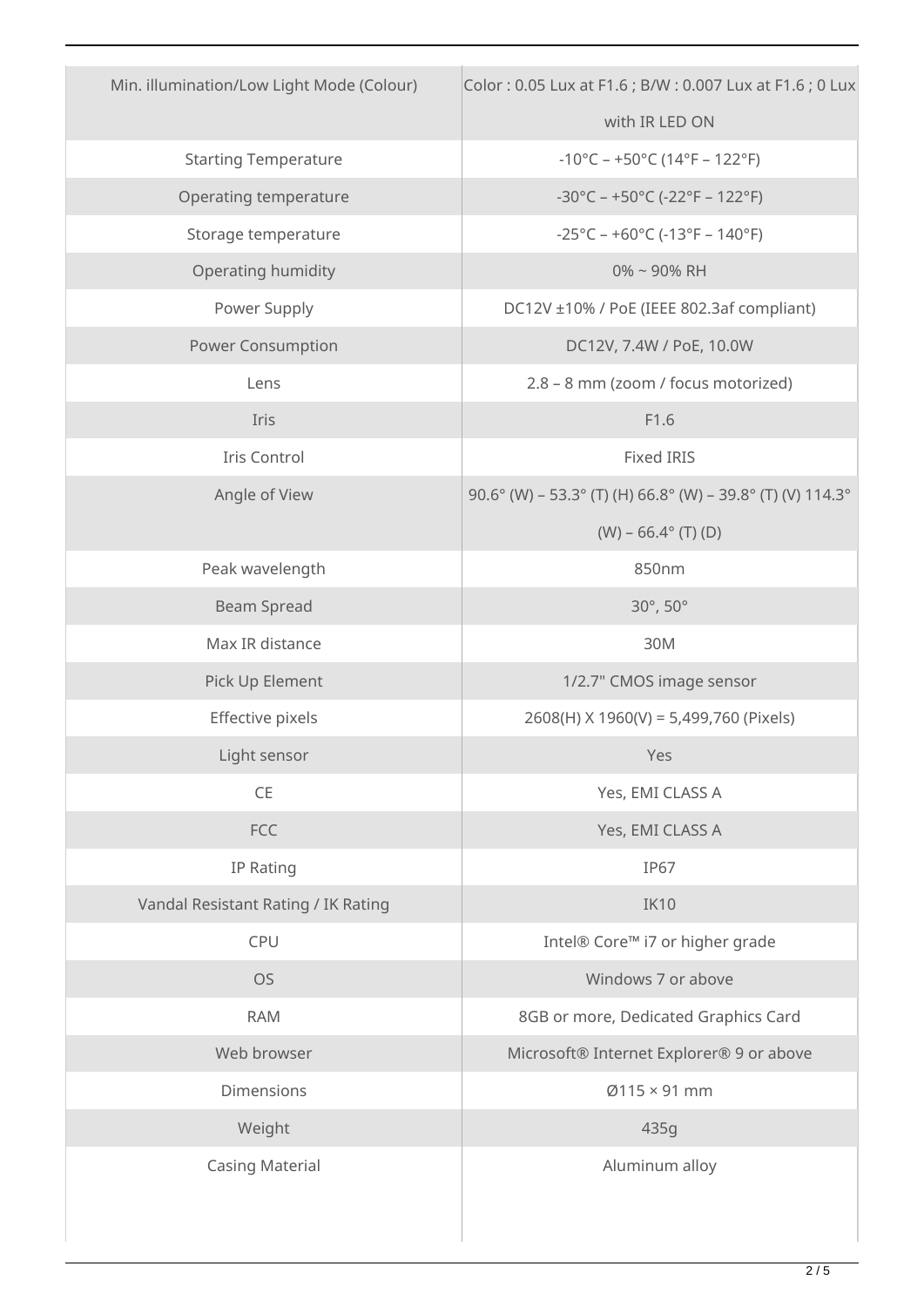| Video Compression                    | H.265/HEVC Main Profile, H.264 Main Profile, Motion<br>JPEG |
|--------------------------------------|-------------------------------------------------------------|
| Video streaming                      | RTSP/UDP, RTSP/TCP, configurable streams in H.265           |
|                                      | and H.264 and Motion JPEG, configurable frame rate          |
|                                      | and bandwidth                                               |
| Number of streams                    | 3                                                           |
| Video bitrate                        | 128Kbps - 8192Kbps, Frame rate and bit rate                 |
|                                      | controllable on-the-fly, VBR / CBR / GOP supported,         |
|                                      | H.264/H.265                                                 |
| Encryption                           | Base64 HTTP encryption, Digest HTTP authentication,         |
|                                      | <b>RTSP Authentication</b>                                  |
| Authentication                       | Digest HTTP authentication, RTSP authentication,            |
|                                      | <b>DDNS via HTTPS</b>                                       |
| Access                               | Multiple user access levels with password protection        |
| User accounts                        | 7 simultaneous users                                        |
| Resolution                           | 5MP(2592 × 1920), 4MP(2304 × 1728),                         |
|                                      | 3MP(2304x1280), 2MP(1920 × 1080), 1.3MP(1280 ×              |
|                                      | 960), 1MP(1280 × 720), 720 × 576, 720 × 480, 720 ×          |
|                                      | 384, VGA(640 × 480), CIF(352 × 256)                         |
| <b>Frame Rates</b>                   | 2592x1944 / 20 fps                                          |
| <b>Scanning System</b>               | Progressive Scan                                            |
| <b>Infrared Cut Filter</b>           | Auto / Schedule / Day (Color) / Night (Mono)                |
| <b>White Balance</b>                 | Auto/ Manual (adjustable)                                   |
| <b>Back Light Compensation (BLC)</b> | Off / On                                                    |
| <b>Electrical Shutter</b>            | $1/30(1/25)s - 1/20000s$                                    |
| Sense Up                             | Off / x2 / x4                                               |
| Sense Up+                            | Yes                                                         |
| Auto Gain Control                    | 36 dB Variable Gain                                         |
| S / N Ratio                          | More than 48dB (AGC off)                                    |
| <b>3D Noise Reduction</b>            | Off / 1 - 32 Selectable                                     |
| 2D WDR                               | Off / Auto (x2, x3, x4)                                     |